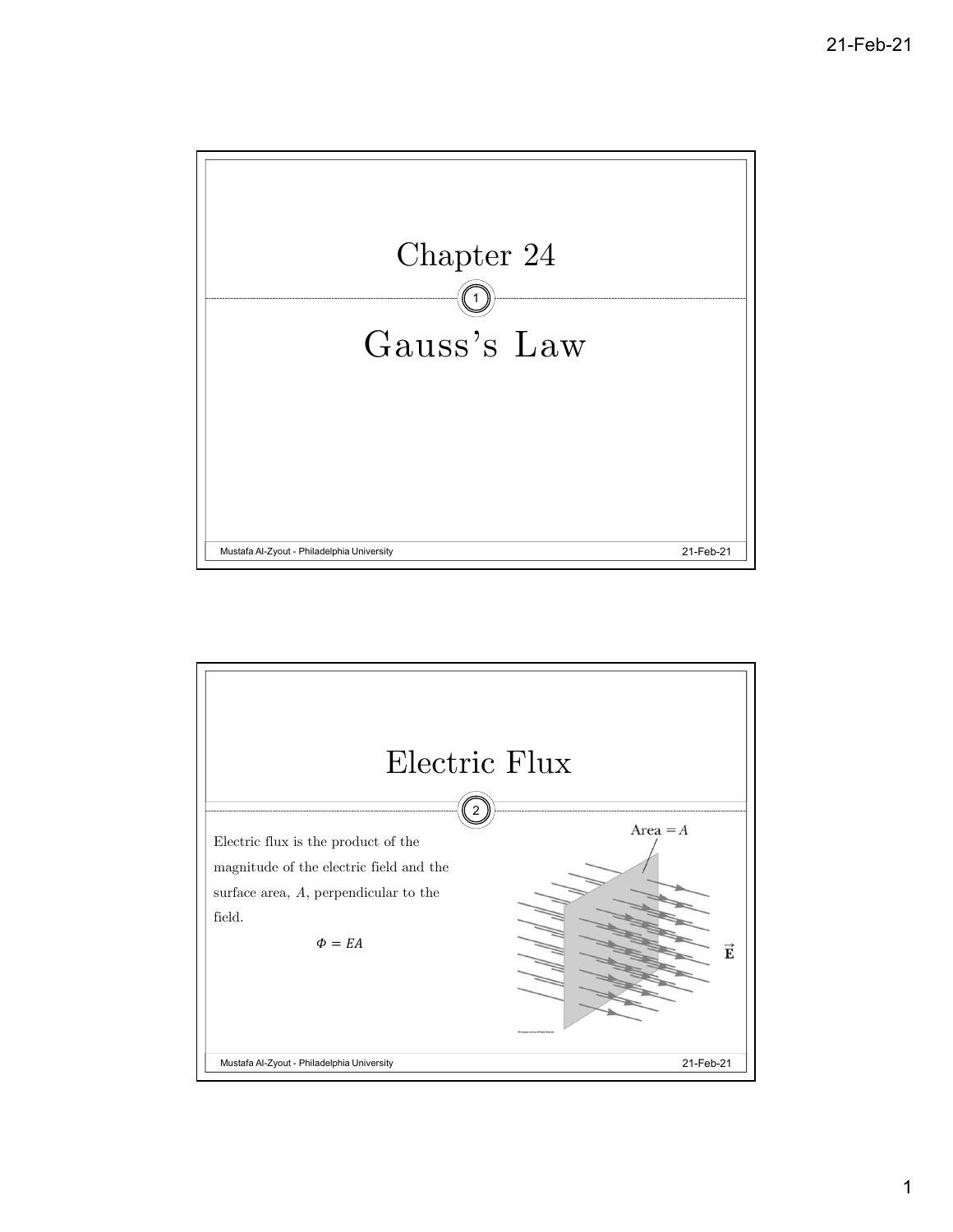

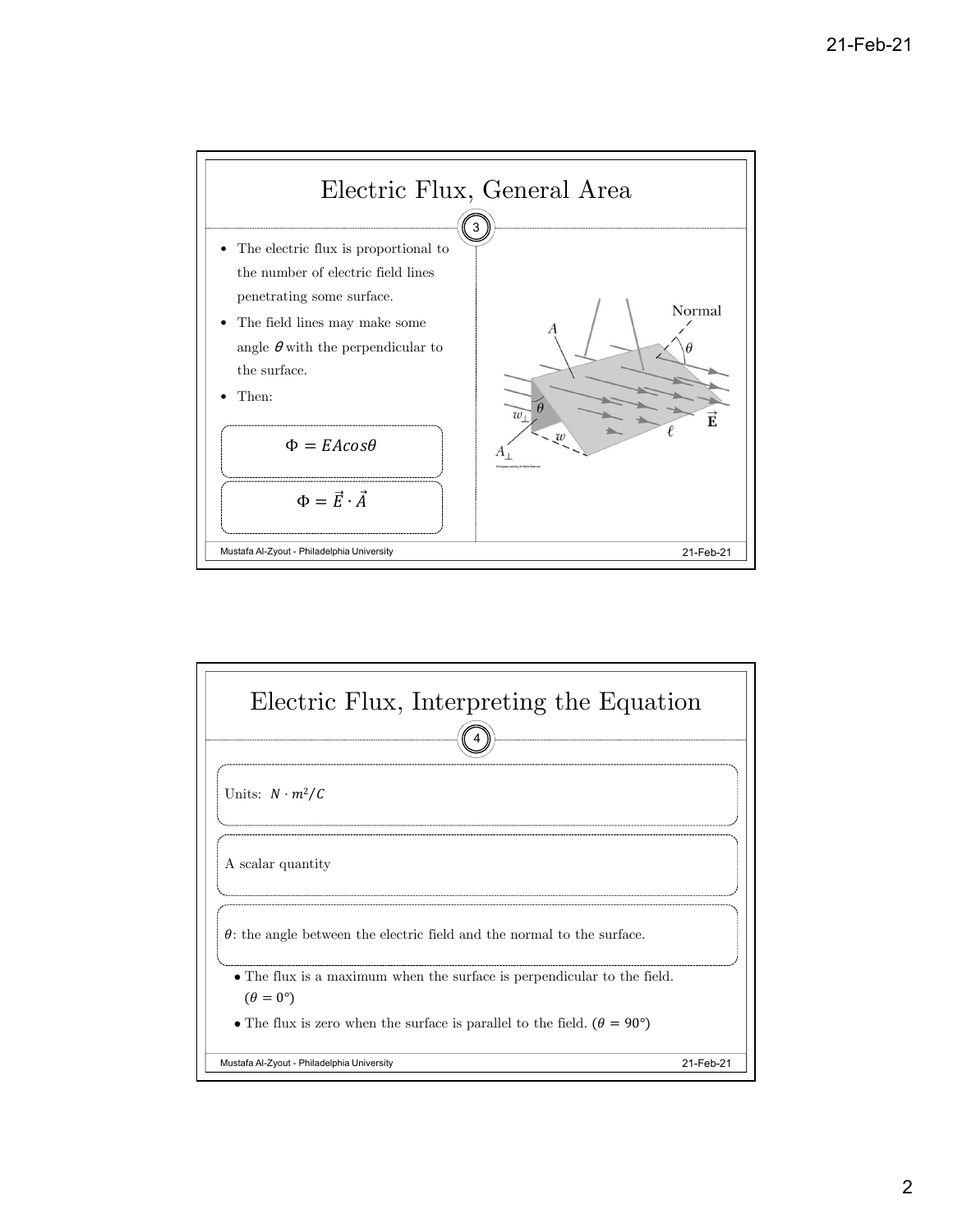

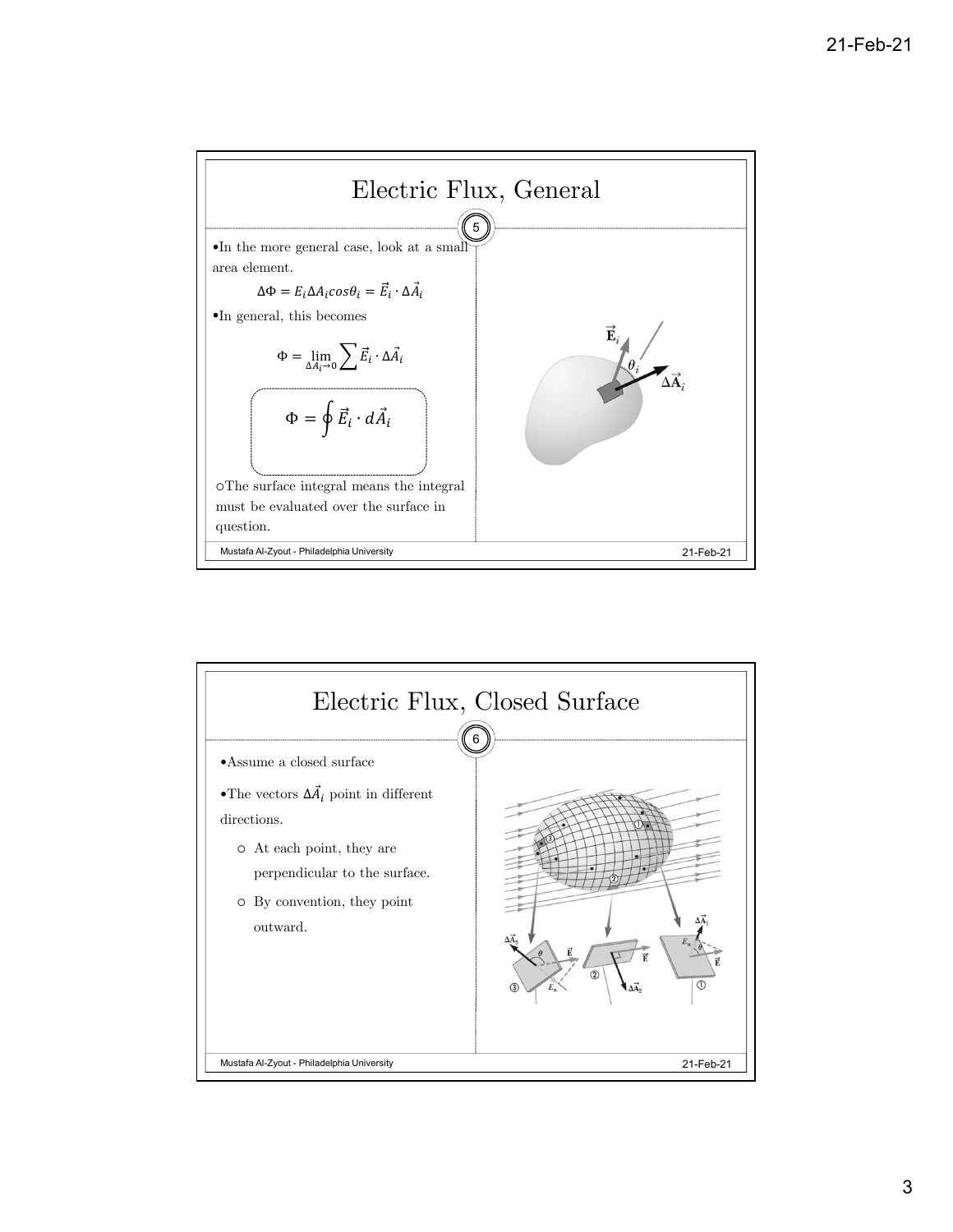

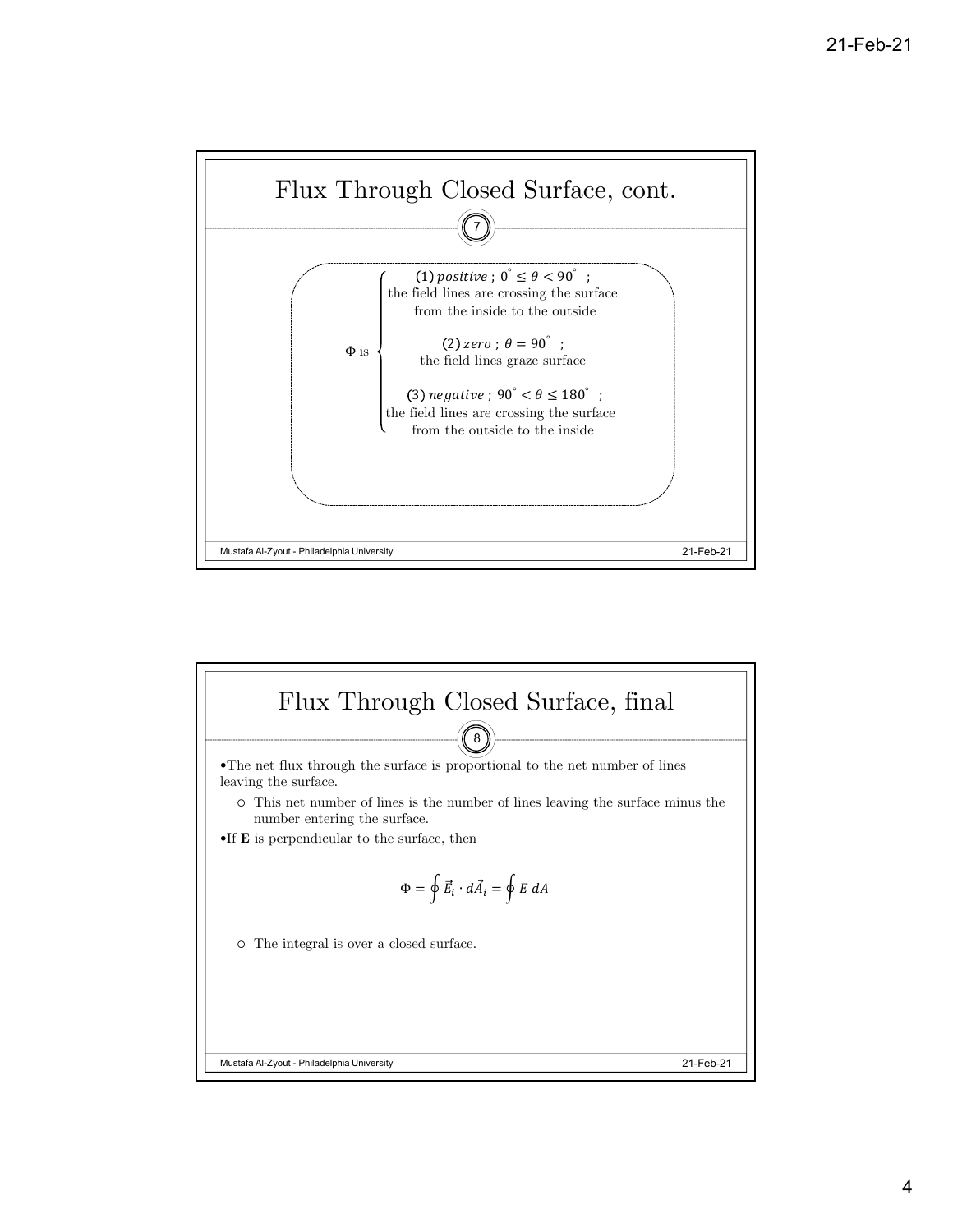

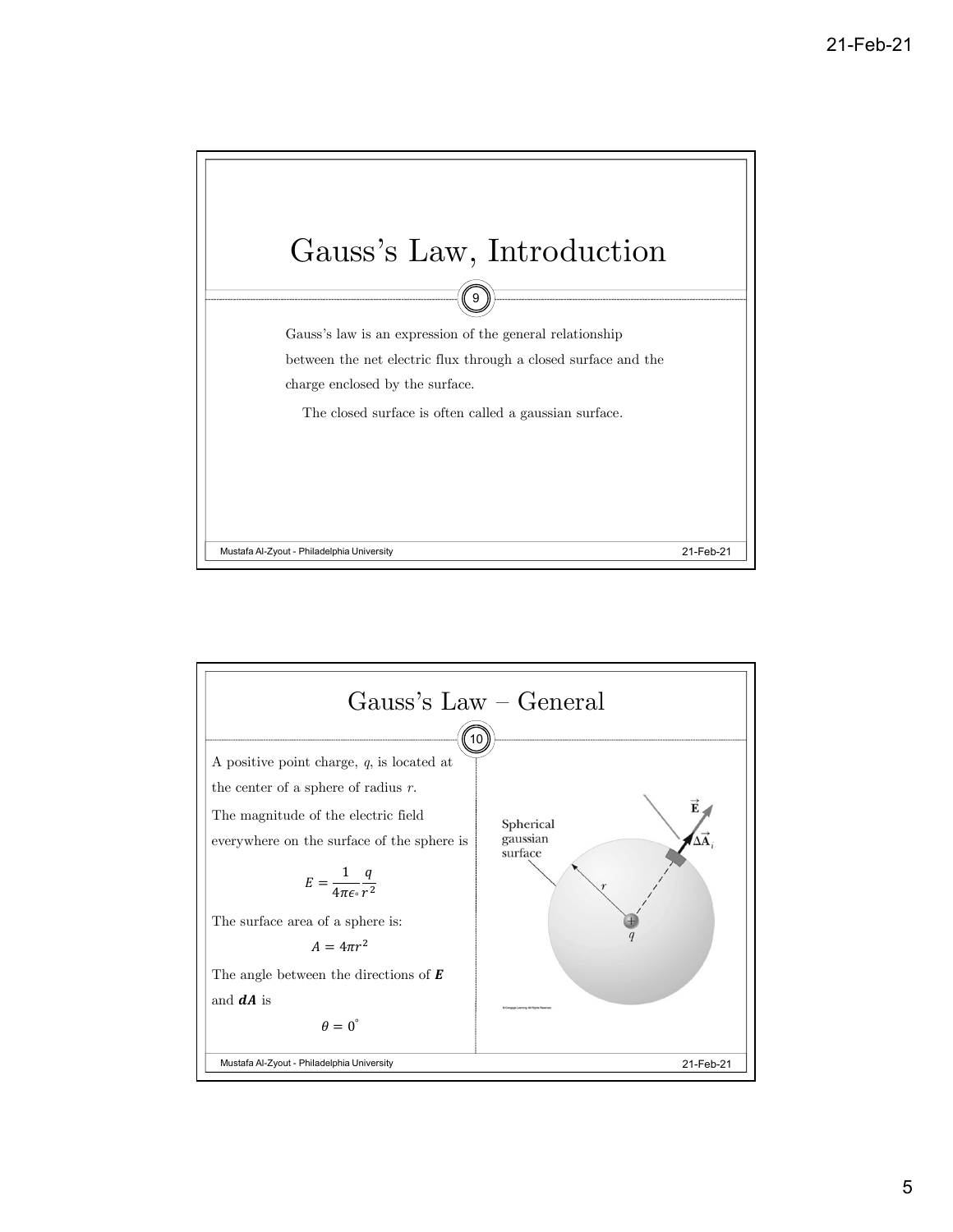

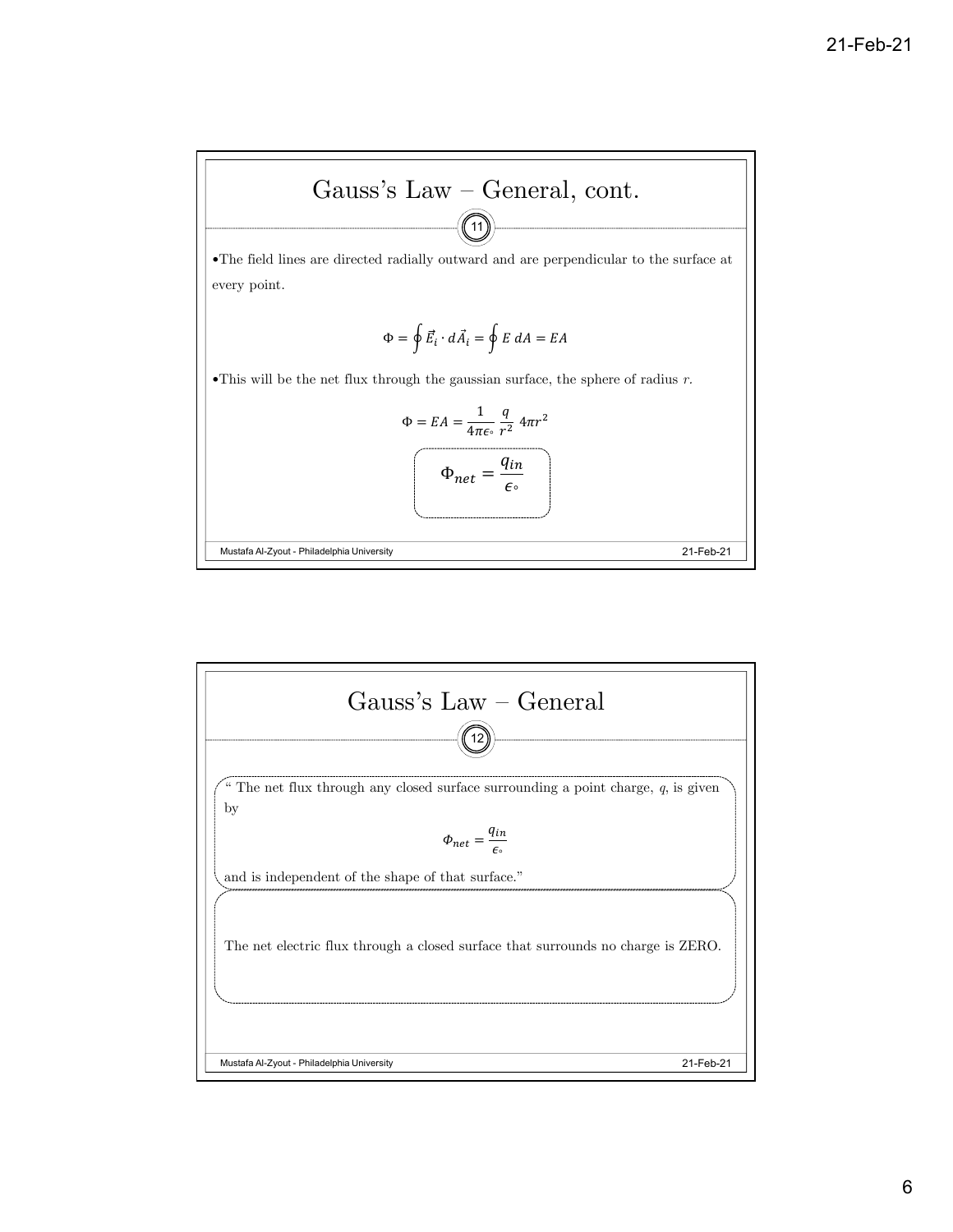

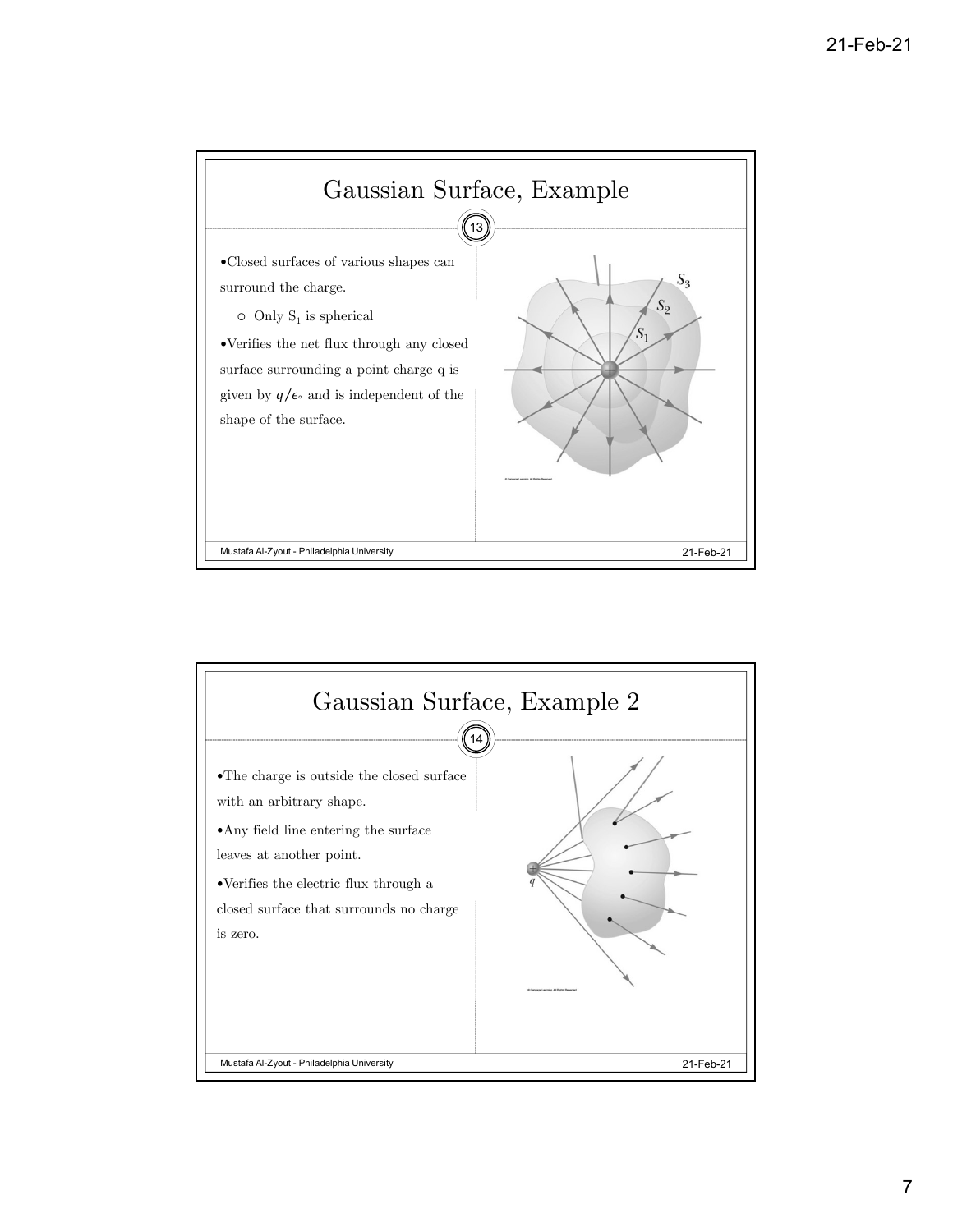

| a) Calculate the magnitude of the electric field at a<br>Field Due to a<br>point outside the sphere.<br><b>Spherically</b><br><b>Symmetric Charge</b><br>b) Calculate the magnitude of the electric field at a<br><b>Distribution</b><br>point inside the sphere. |
|-------------------------------------------------------------------------------------------------------------------------------------------------------------------------------------------------------------------------------------------------------------------|
| Mustafa Al-Zyout - Philadelphia University<br>21-Feb-21                                                                                                                                                                                                           |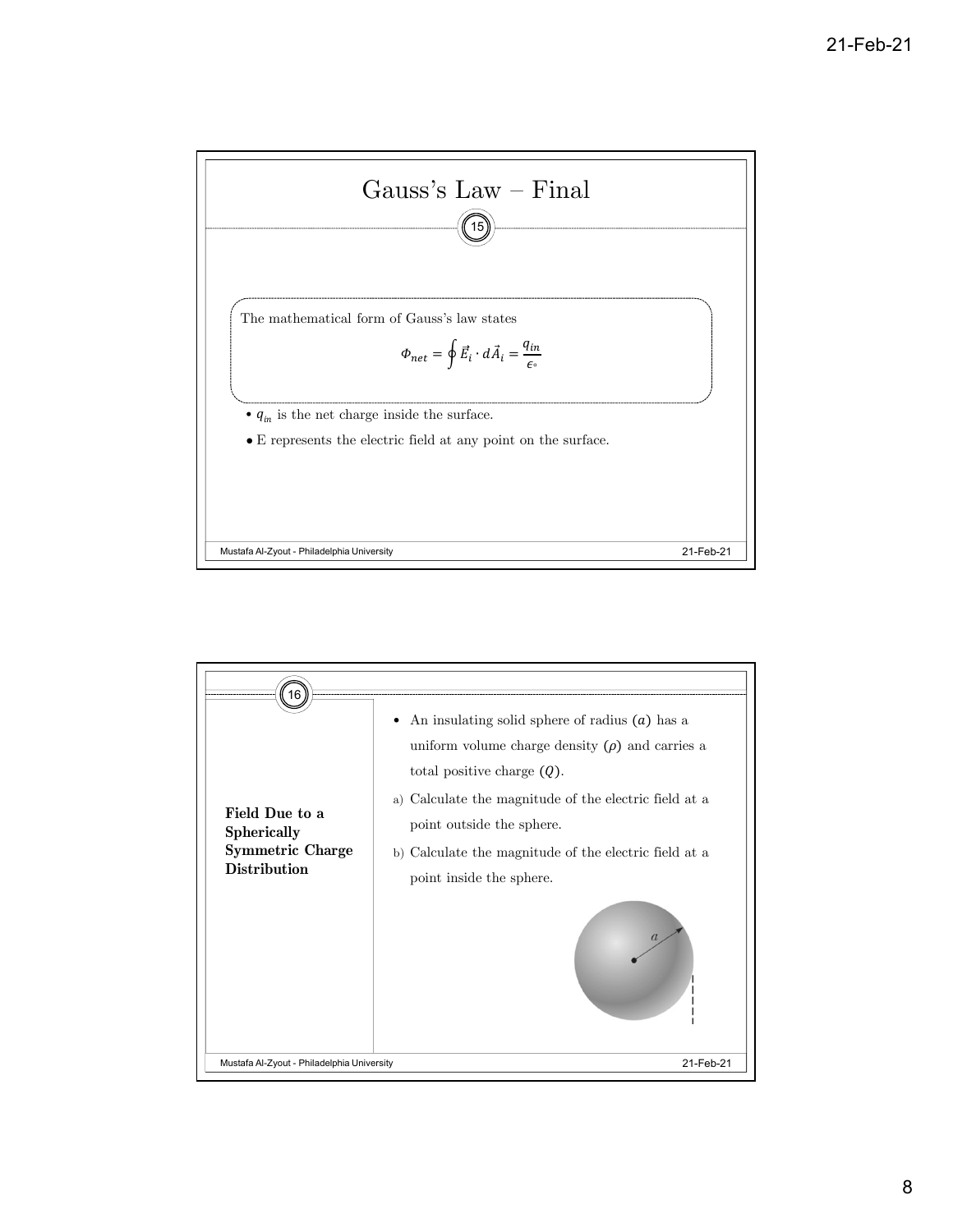

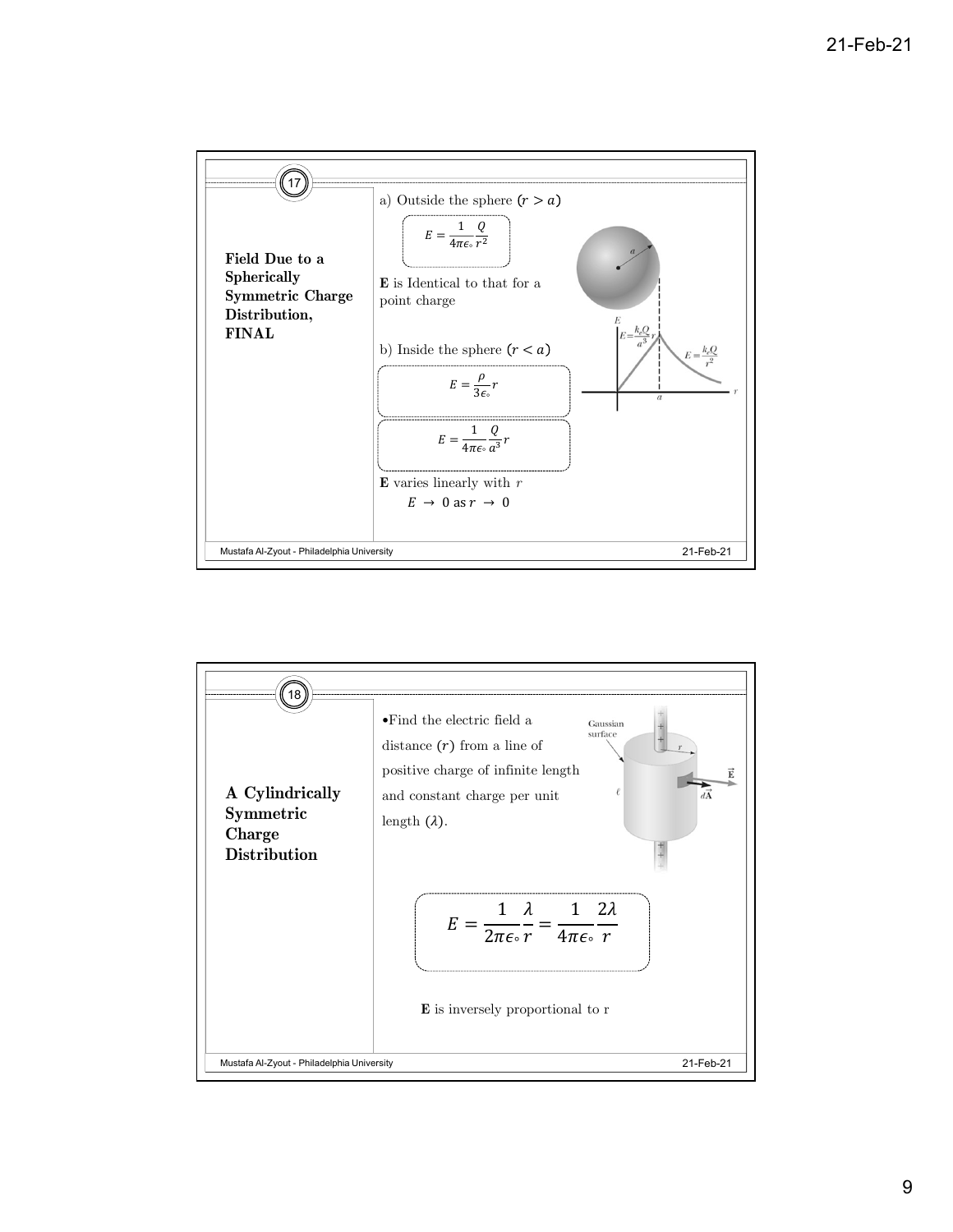

![](_page_9_Figure_2.jpeg)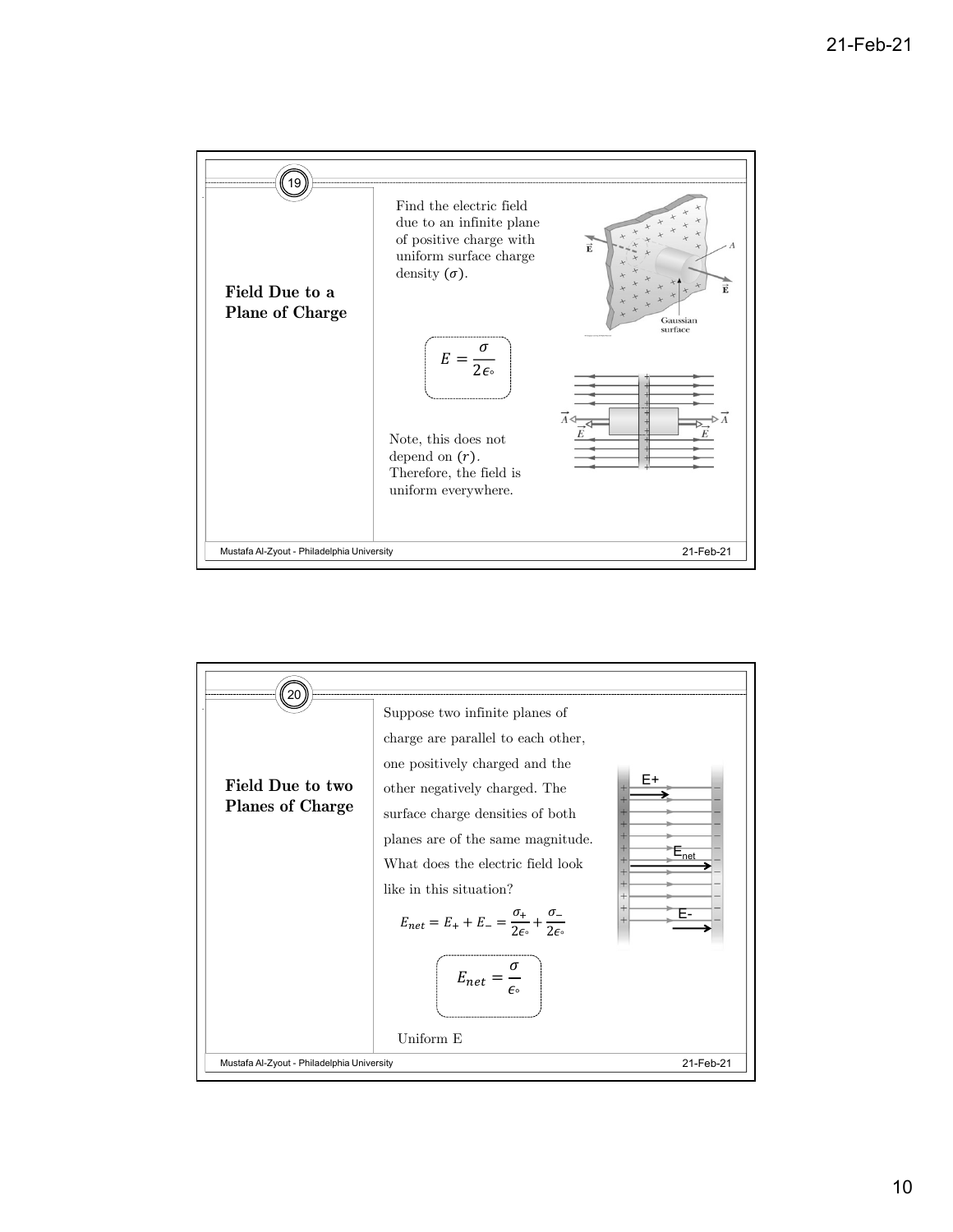![](_page_10_Figure_1.jpeg)

![](_page_10_Figure_2.jpeg)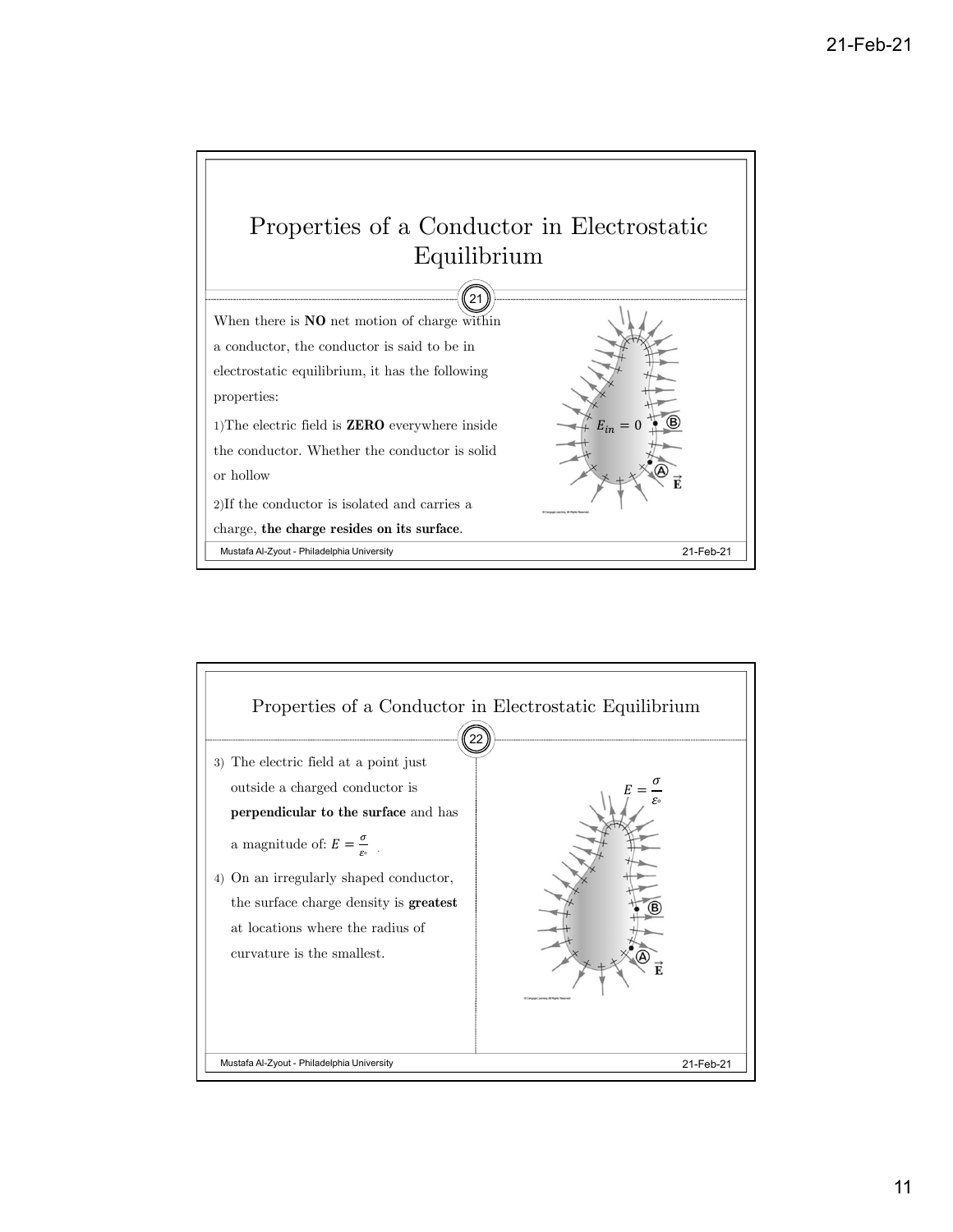![](_page_11_Figure_1.jpeg)

![](_page_11_Figure_2.jpeg)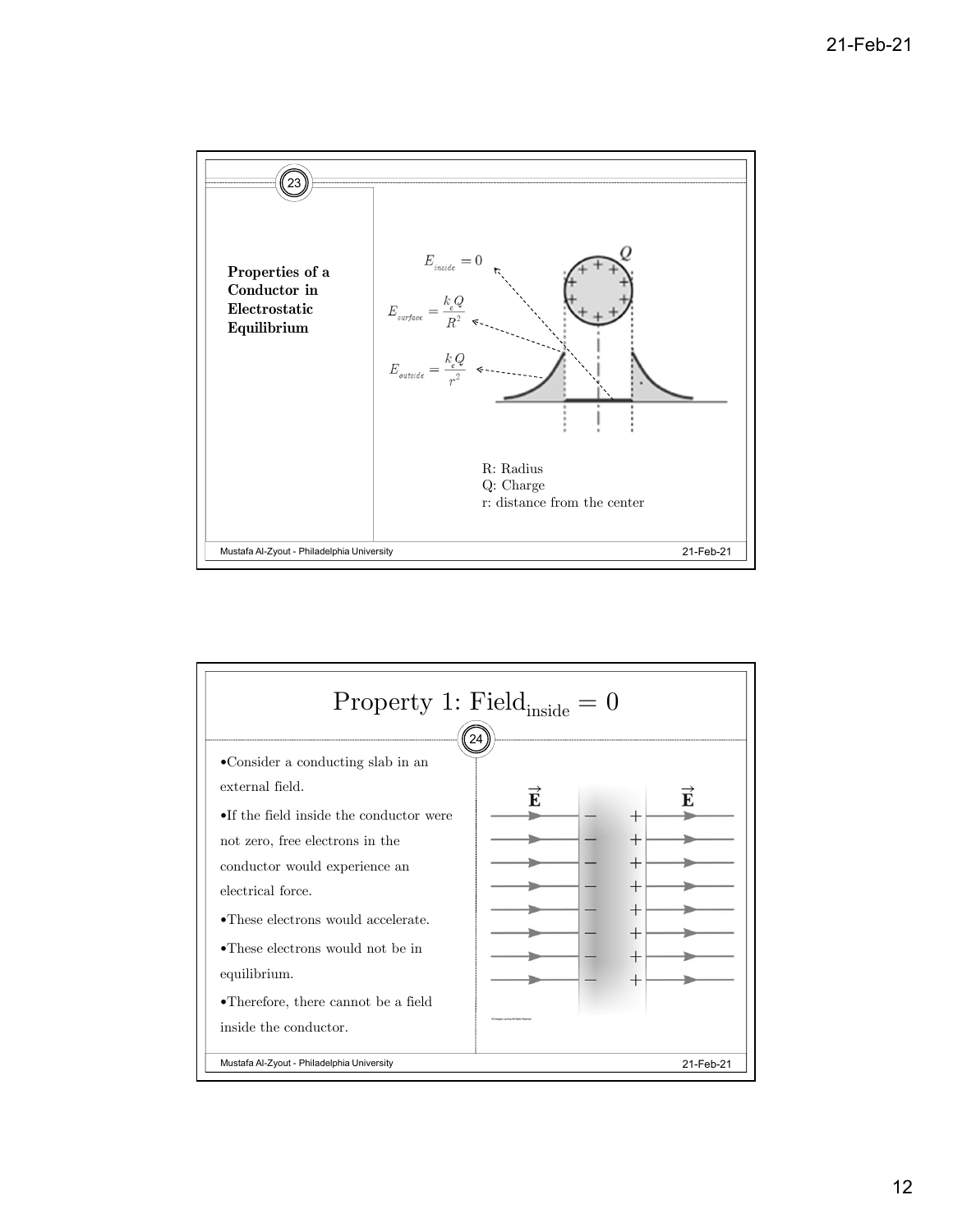![](_page_12_Figure_1.jpeg)

![](_page_12_Figure_2.jpeg)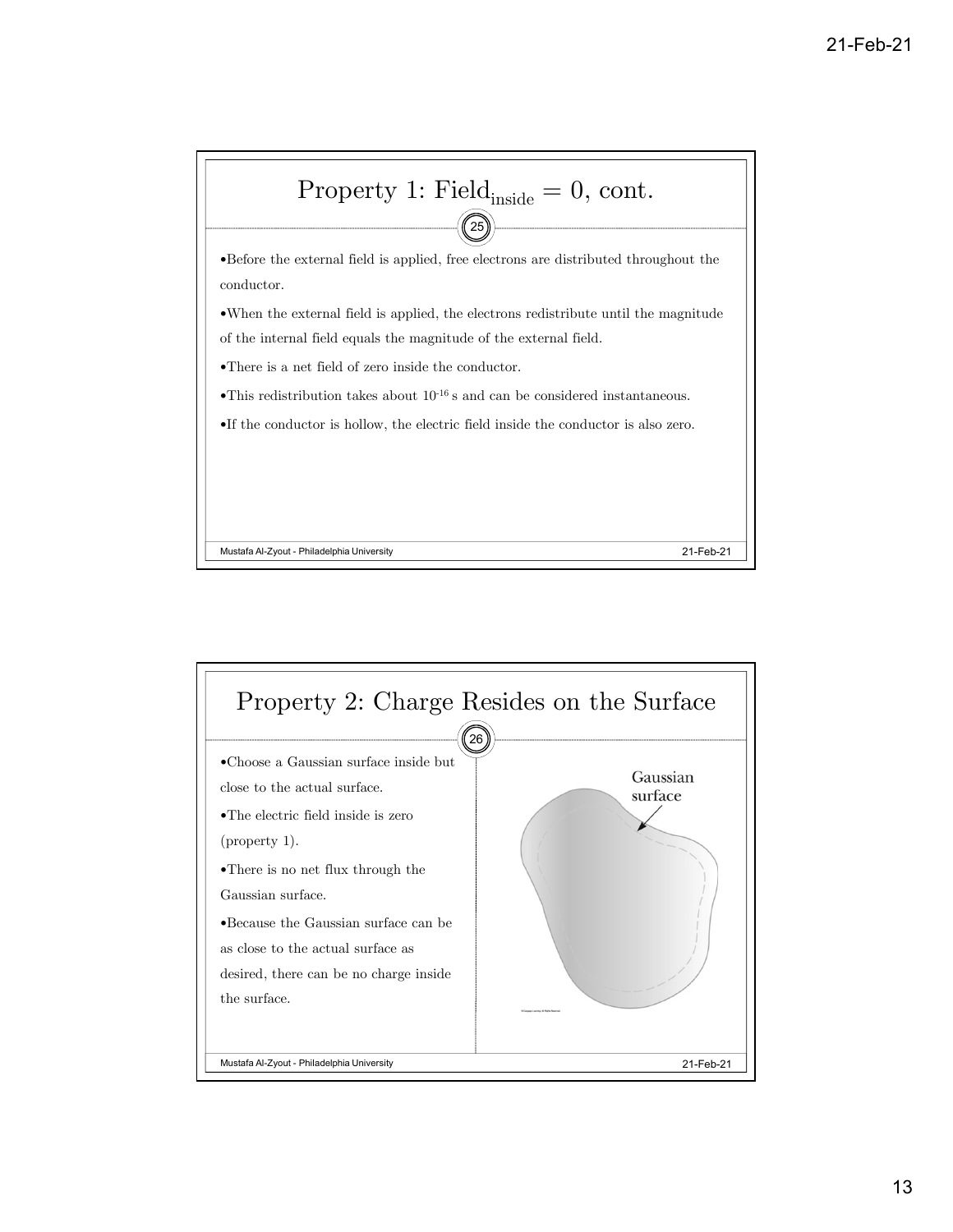![](_page_13_Figure_1.jpeg)

![](_page_13_Figure_2.jpeg)